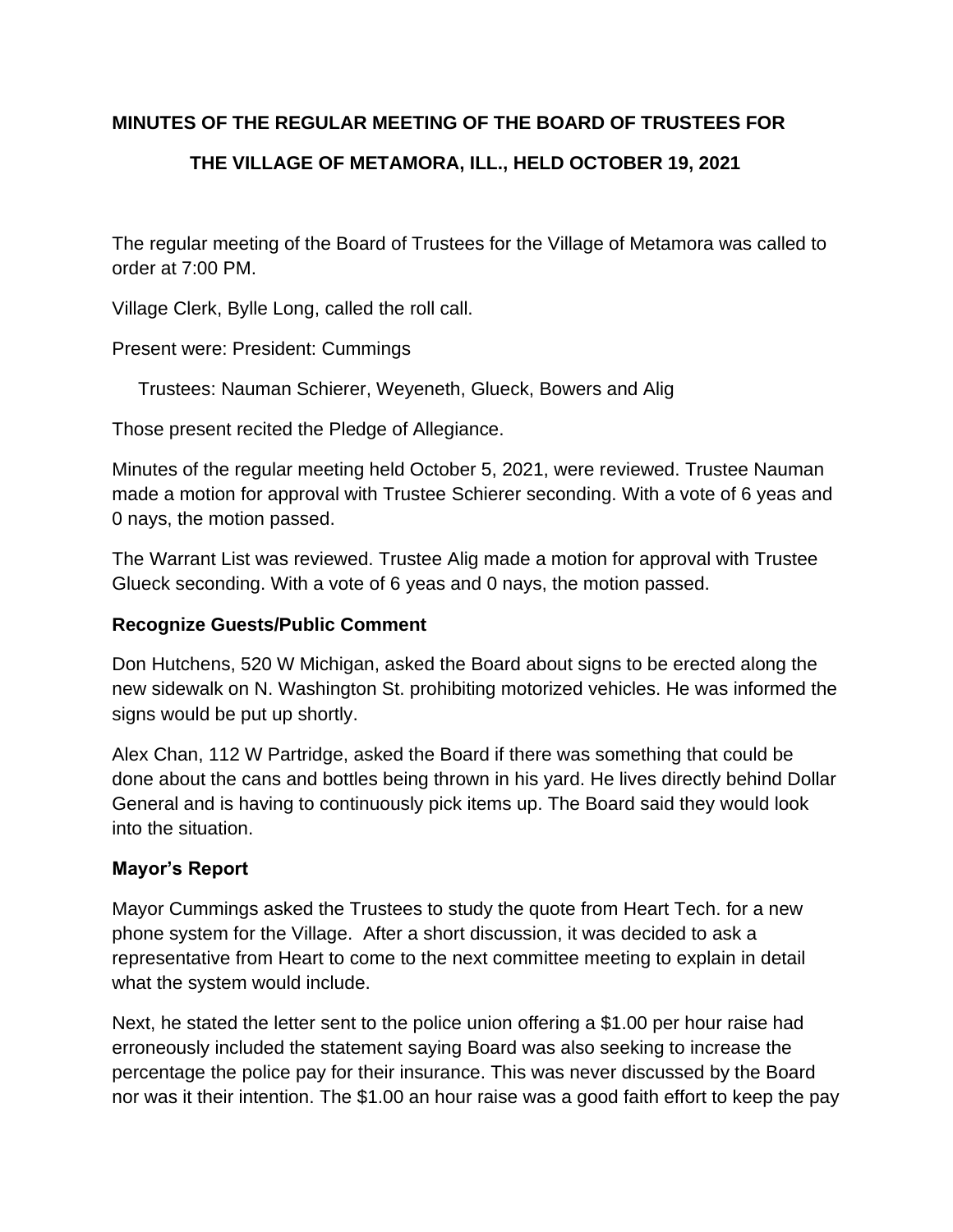competitive with other departments in the area. Any changes in insurance would be discussed during the next contract negotiation. A corrected letter offering the raise will be sent to the union for their approval.

Next, the Mayor moved up the discussion on the ambulance expenditures. This, he hopes, will help all Board members understand what it takes to keep Emergency 116 running. Darrell Gualandri explained in detail the income vs. costs to run the department. This will help the Board when it comes time to do the tax levy.

# **Attorney's Report**

Attorney Brunton presented a draft pertaining to the Zoning Ordinance (Title 17) Chapter 58 (New) – Solar Energy Code. He asked the Board to review this before he presents it to the Zoning Board for consensus approval and then it would come back to the Board for approval.

He gave updates on the following:

- 1. Storm water drainage issues/McDonald's property & 826 W Progress (Referred to Bob Kolhaus for details)
- 2. New Library Site/Library District & Park District (He asked for an Executive Session to discuss property & personnel)

## **Engineer's Report**

Bob Kolhaus of Farnsworth gave the following reports:

- 1. RLF Funding Program & Niles St. Watermain Project: (submitting permit to IEPA)
- 2. County DCEO RLF Program ADA bathroom project in Village Hall (Construction has started. This is fully funded by a Grant from the county.)
- 3. Storm Water Drainage Issues/McDonald's property & 826 W Progress (A plan has been developed to improve drainage. McDonald's has requested the Village pay 1/3 of the engineering cost - approx. \$9000.00. Asked for consensus by the Board to proceed with agreement)
- 4. Seal coating project by Steffans 3D completed. Spray patching by Ace In The Hole completed.
- 5. Washington St. Sidewalk. (Construction ½ done.)

## **Treasurer's Report**

There was no report.